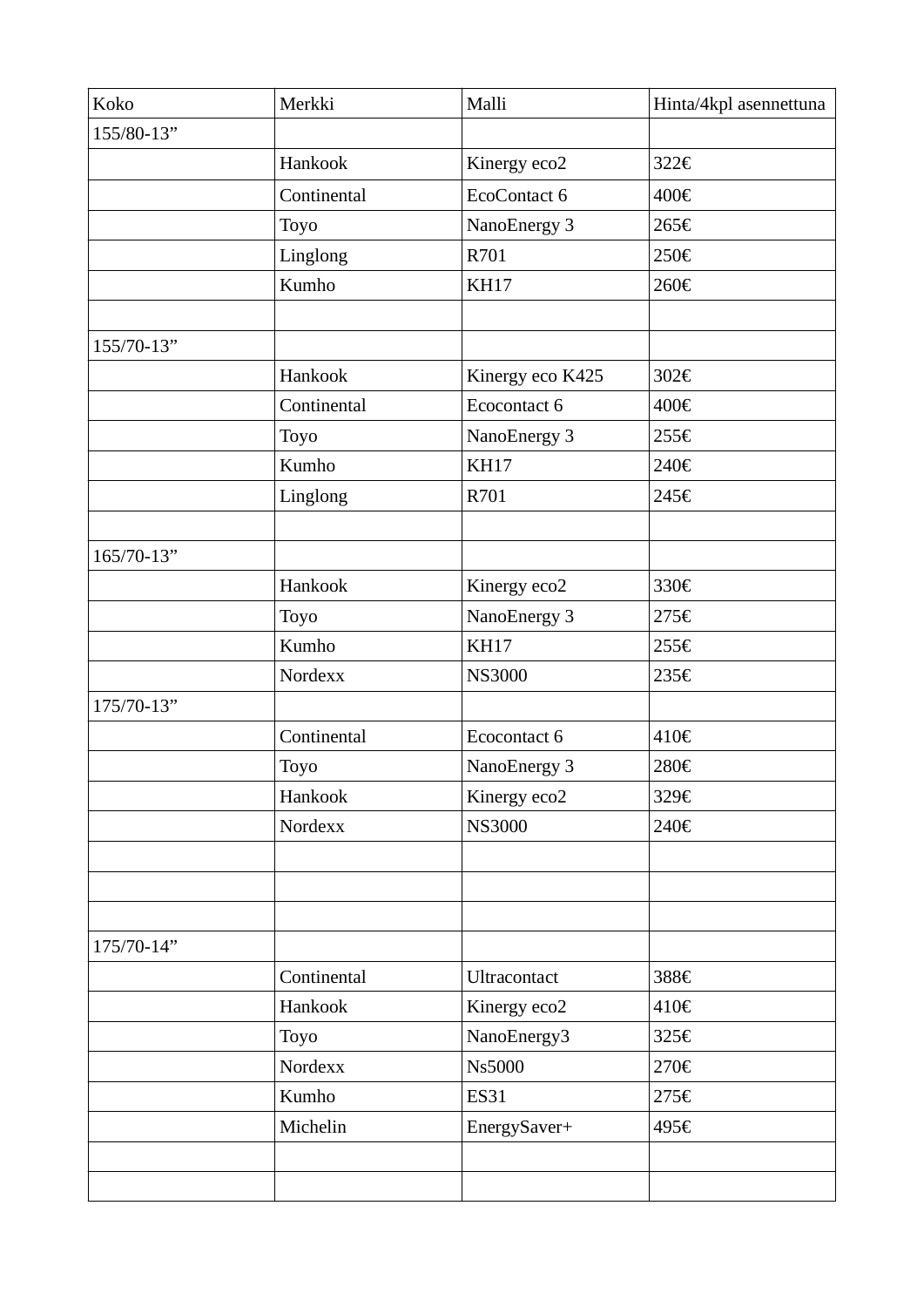| 185/70-14" |             |                |      |
|------------|-------------|----------------|------|
|            |             |                |      |
|            | Continental | Ultracontact   | 530€ |
|            | Toyo        | NanoEnergy 3   | 335€ |
|            | Nordexx     | <b>NS3000</b>  | 260€ |
|            | Kumho       | <b>ES31</b>    | 300€ |
|            | Nexen       | N blue hd plus | 310€ |
| 195/70-14" |             |                |      |
|            |             |                |      |
|            | <b>Toyo</b> | NanoEnergy3    | 365€ |
|            | Nankang     | <b>TR-10</b>   | 465€ |
|            |             |                |      |
|            |             |                |      |
| 155/65-14" |             |                |      |
|            | Continental | EcoContact 6   | 430€ |
|            | Hankook     | Kinergy Eco2   | 350€ |
|            | Toyo        | NanoEnergy3    | 280€ |
|            | Nordexx     | <b>NS3000</b>  | 230€ |
|            |             |                |      |
|            |             |                |      |
| 175/65-14" |             |                |      |
|            | Continental | EcoContact 6   | 410€ |
|            | Hankook     | Kinergy eco2   | 312€ |
|            | Toyo        | NanoEnergy3    | 420€ |
|            | Nexen       | N blue hd plus | 305€ |
|            | Kumho       | <b>HS52</b>    | 270€ |
|            |             |                |      |
|            |             |                |      |
| 185/65-14" |             |                |      |
|            | Continental | EcoContact 6   | 410€ |
|            | Hankook     | Kinergy eco2   | 390€ |
|            | Toyo        | NanoEnergy 3   | 310€ |
|            | Nordexx     | <b>NS5000</b>  | 260€ |
|            | Michelin    | Energy Saver+  | 460€ |
|            | Kumho       | <b>ES31</b>    | 290€ |
|            |             |                |      |
|            |             |                |      |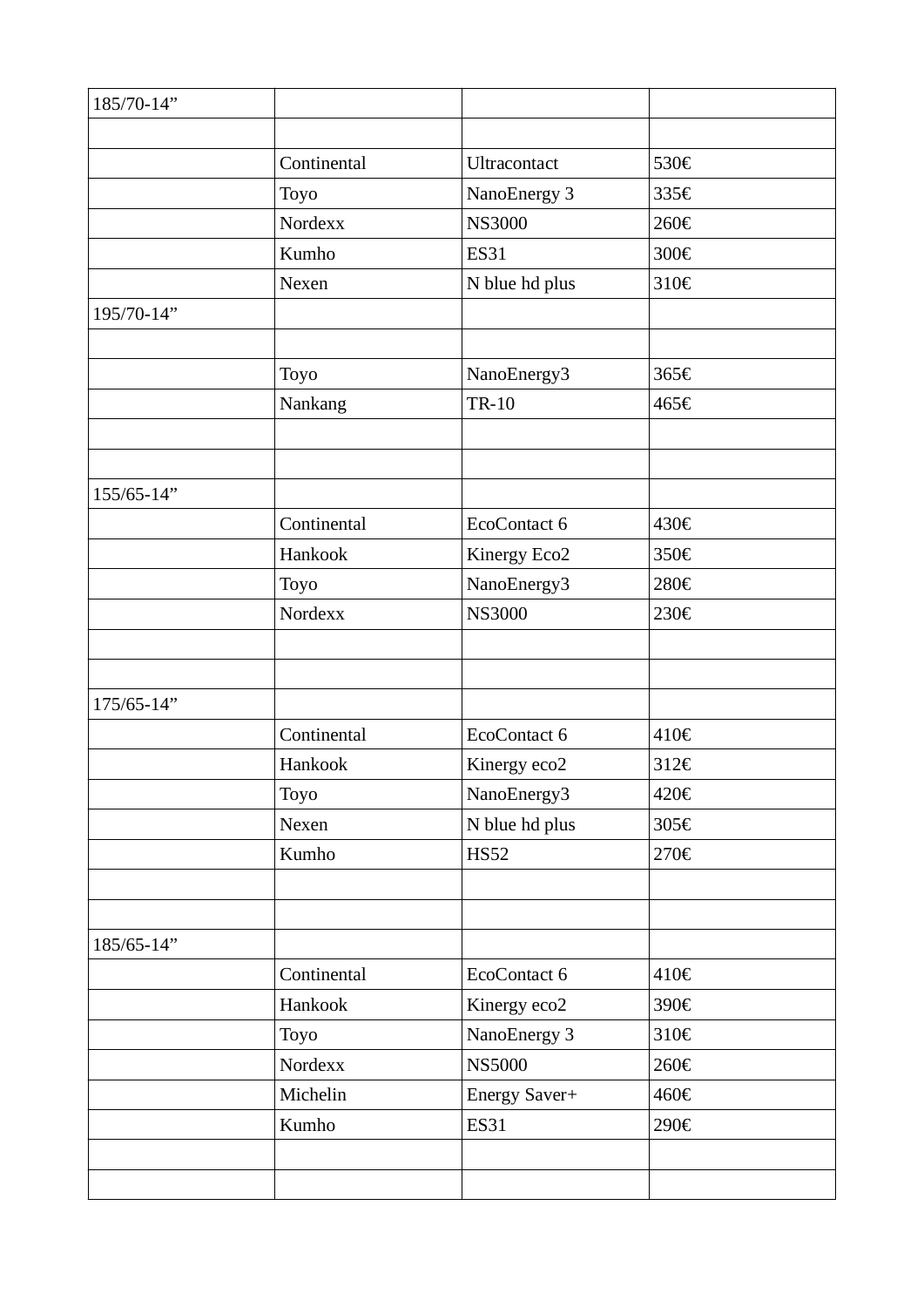| 185/60-14" |             |                         |      |
|------------|-------------|-------------------------|------|
|            | Continental | <b>EcoContact</b>       | 440€ |
|            | Hankook     | Kinergy eco 2           | 345€ |
|            | Toyo        | Proxes CF2              | 295€ |
|            | Nordexx     | <b>NS3000</b>           | 250€ |
|            |             |                         |      |
|            |             |                         |      |
|            |             |                         |      |
| 175/65-15" |             |                         |      |
|            | Continetal  | EcoContact 6            | 470€ |
|            | Hankook     | Kinergy eco 2           | 390€ |
|            | Toyo        | NanoEnergy 3            | 320€ |
|            | Kumho       | <b>ES31</b>             | 295€ |
|            | Linglong    | Greenmax HP010          | 260€ |
| 185/65-15" |             |                         |      |
|            | Continental | EcoContact 6            | 430€ |
|            | Hankook     | Kinergy eco2            | 368€ |
|            | <b>Toyo</b> | NanoEnergy 3            | 320€ |
|            | Nexen       | N blue hd plus          | 295€ |
|            | Michelin    | <b>Energy Primacy 4</b> | 430€ |
|            | Kumho       | <b>ES31</b>             | 285€ |
|            |             |                         |      |
|            |             |                         |      |
| 195/65-15" |             |                         |      |
|            | Continental | <b>UltraContact</b>     | 406€ |
|            | Hankook     | VentusPrime3            | 366€ |
|            | Toyo        | NanoEnergy 3            | 310€ |
|            | Nexen       | N blue hd plus          | 295€ |
|            | Michelin    | <b>Energy Primacy 5</b> | 430€ |
|            | Kumho       | <b>ES31</b>             | 290€ |
|            |             |                         |      |
|            |             |                         |      |
|            |             |                         |      |
|            |             |                         |      |
|            |             |                         |      |
|            |             |                         |      |
|            |             |                         |      |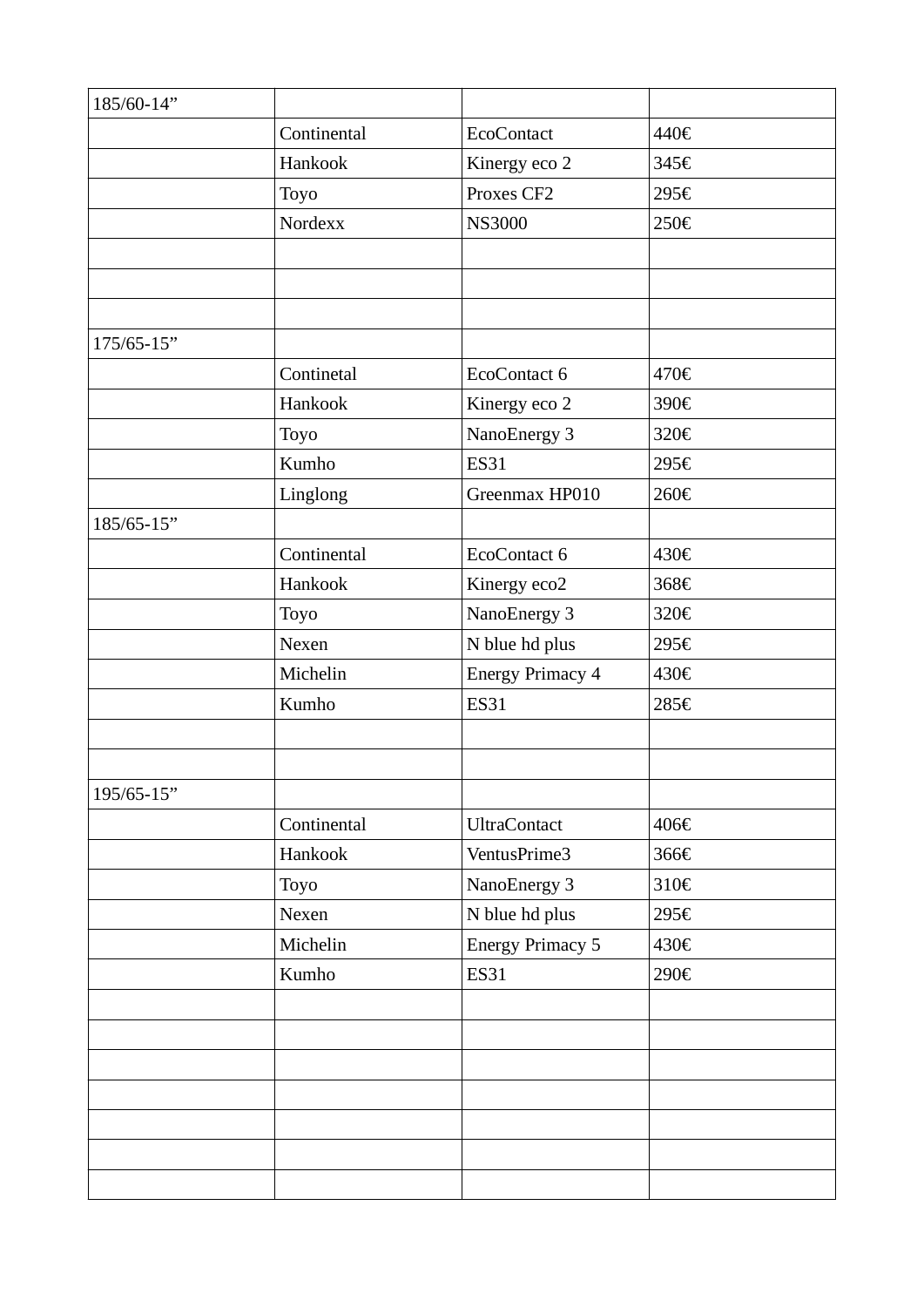| 205/65-15" |             |                       |      |
|------------|-------------|-----------------------|------|
|            |             |                       |      |
|            | Hankook     | Ventus Prime3         | 505€ |
|            | Toyo        | Proxes CF2            | 415€ |
|            |             |                       |      |
|            |             |                       |      |
|            |             |                       |      |
| 185/60-15" |             |                       |      |
|            | Continental | EcoContact 6          | 500€ |
|            | Hankook     | Ventus Prime 3        | 410€ |
|            | Toyo        | Proxes CF2            | 340€ |
|            |             |                       |      |
|            |             |                       |      |
|            |             |                       |      |
|            |             |                       |      |
| 195/60-15" |             |                       |      |
|            | Continental | EcoContact 6          | 470€ |
|            | Hankook     | VentusPrime 3         | 425€ |
|            | Toyo        | <b>Proxes Comfort</b> | 365€ |
|            | Nordexx     | <b>NS3000</b>         | 260€ |
|            | Kumho       | <b>ES31</b>           | 315€ |
|            |             |                       |      |
|            |             |                       |      |
| 185/55-15" |             |                       |      |
|            | Hankook     | Ventus Prime3         | 460€ |
|            | Continetal  | EcoContact 6          | 530€ |
|            | Toyo        | Proxes comfort        | 365€ |
|            | Kumho       | <b>HS52</b>           | 310€ |
|            |             |                       |      |
| 195/55-15" |             |                       |      |
|            | Hankook     | Ventus Prime 3        | 500€ |
|            | <b>Toyo</b> | Proxes Comfort        | 380€ |
|            | Nordexx     | <b>NS5000</b>         | 265€ |
|            | Kumho       | KH <sub>27</sub>      | 325€ |
|            | Continental | EcoContact 6          | 570€ |
|            |             |                       |      |
|            |             |                       |      |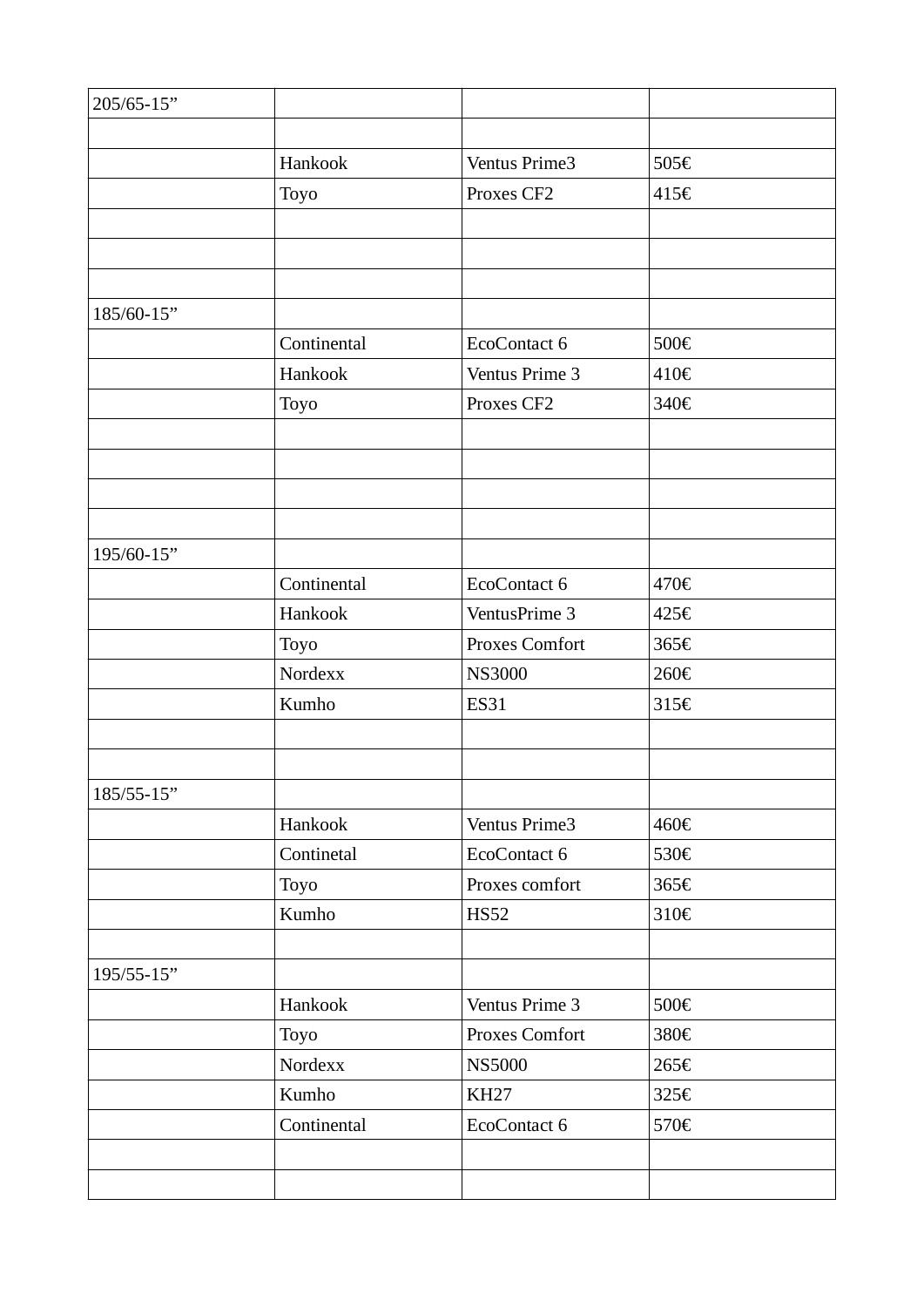| 195/50-15" |             |                       |      |
|------------|-------------|-----------------------|------|
|            | Toyo        | Proxes comfort        | 310€ |
|            | Hankook     | VentusPrime 3         | 370€ |
|            | Nordexx     | <b>NS5000</b>         | 265€ |
|            | Kumho       | KH <sub>27</sub>      | 275€ |
|            | Continental | EcoContact 6          | 440€ |
| 215/65-16" |             |                       |      |
|            |             |                       |      |
|            | Continental | EcoContact 6          | 590€ |
|            | Toyo        | Open country u/t      | 440€ |
|            |             |                       |      |
|            |             |                       |      |
|            |             |                       |      |
|            |             |                       |      |
|            |             |                       |      |
|            |             |                       |      |
| 205/60-16" |             |                       |      |
|            | Continental | EcoContact 6          | 690€ |
|            | Hankook     | Ventus Prime 3        | 510€ |
|            | <b>Toyo</b> | Proxes CF2            | 415€ |
|            | Nexen       | N blue hd plus        | 375€ |
|            | Kumho       | Es31                  | 345€ |
|            | Michelin    | Primacy 4             | 575€ |
|            |             |                       |      |
| 215/60-16" |             |                       |      |
|            | Continetal  | PremiumContact 6      | 700€ |
|            | Hankook     | Ventus Prime 3        | 560€ |
|            | <b>Toyo</b> | <b>Proxes Comfort</b> | 510€ |
|            | Nexen       | N blue hd plus        | 420€ |
|            | Michelin    | Primcy 4+             | 677€ |
|            | Kumho       | <b>ES31</b>           | 420€ |
|            |             |                       |      |
|            |             |                       |      |
| 225/60-16" |             |                       |      |
|            | Continental | EcoContact 6          | 820€ |
|            | Toyo        | Proxes CF2            | 535€ |
|            | Kumho       | <b>KH27</b>           | 455€ |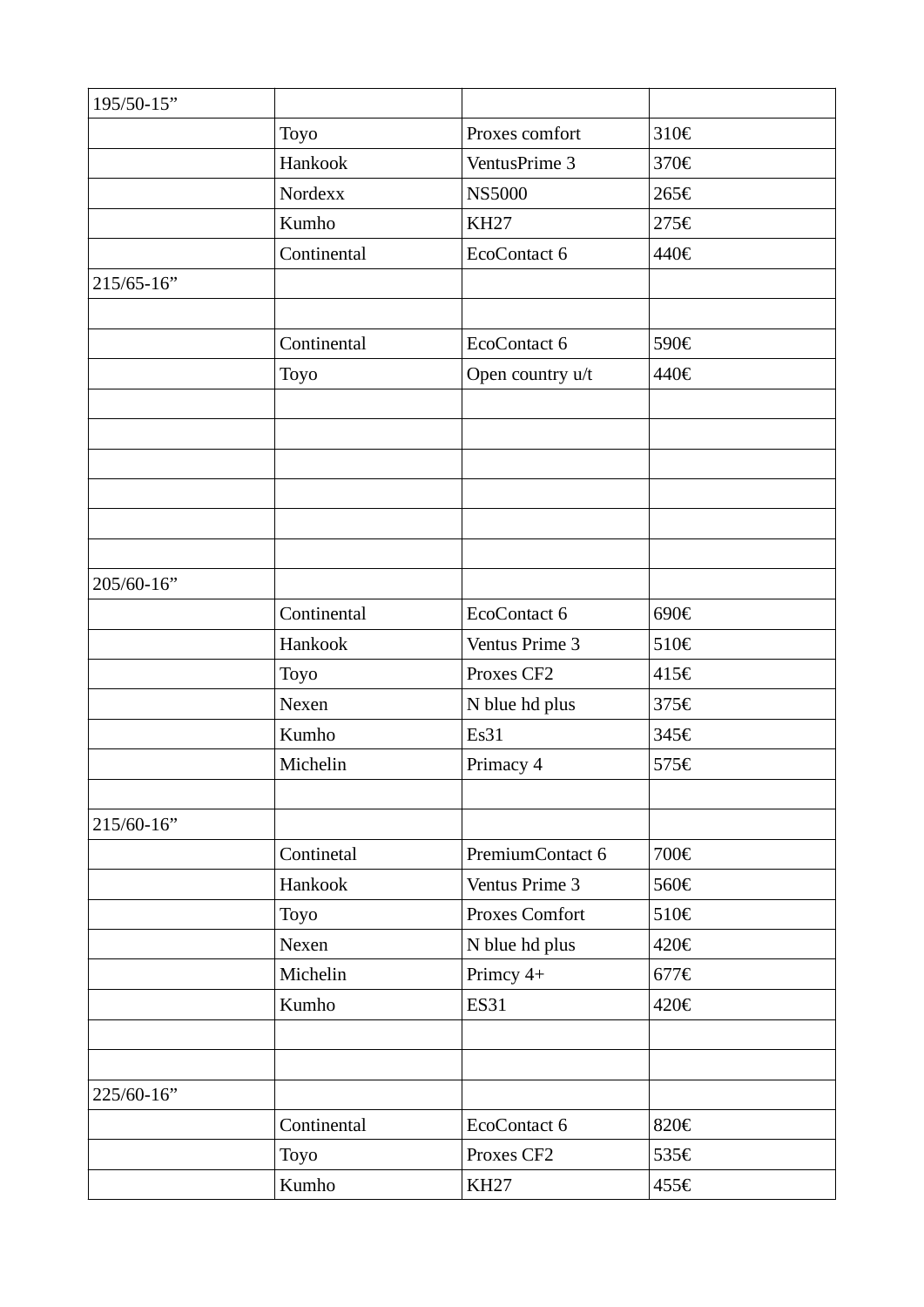|            | Michelin       | Primacy 4                    | 840€ |
|------------|----------------|------------------------------|------|
| 195/55-16" |                |                              |      |
|            | Continetal     | EcoContact 6                 | 565€ |
|            | Hankook        | Ventus Prime 3               | 520€ |
|            | <b>Toyo</b>    | <b>Proxes Comfort</b>        | 420€ |
|            | <b>Nordexx</b> | <b>NS9000</b>                | 290€ |
|            | Kumho          | <b>KH27</b>                  | 345€ |
|            | Nexen          | N blue hd plus               | 370€ |
|            | Michelin       | Primacy 4+                   | 565€ |
| 205/55-16" |                |                              |      |
|            | Continental    | EcoContact 6                 | 515€ |
|            | Hankook        | Ventus Prime 3               | 410€ |
|            | Goodyear       | Efficientgrip<br>performance | 405  |
|            | Nexen          | N blue hd plus               | 320€ |
|            | Michelin       | Primacy 4                    | 465€ |
|            | Kumho          | <b>ES31</b>                  | 320€ |
|            | Nokian         | Hakka green 3                | 435€ |
|            |                |                              |      |
| 215/55-16" |                |                              |      |
|            | Continental    | EcoContact 6                 | 685€ |
|            | Hankook        | Ventus Prime 3               | 510€ |
|            | Toyo           | Proxes CF2                   | 465€ |
|            | Nordexx        | <b>NS9000</b>                | 316€ |
|            | Michelin       | Primacy 4+                   | 690€ |
|            | Kumho          | <b>HS51</b>                  | 410€ |
|            | Nexen          | N blue hd plus               | 415€ |
|            |                |                              |      |
| 225/55-16" |                |                              |      |
|            | Continental    | EcoContact 6                 | 715€ |
|            | Hankook        | Ventus Prime 3               | 558€ |
|            | <b>Toyo</b>    | Proxes CF2                   | 505€ |
|            | Nordexx        | <b>NS9000</b>                | 335€ |
|            | Michelin       | Primacy 4                    | 750€ |
|            | Nexen          | N blue hd plus               | 460€ |
|            |                |                              |      |
|            |                |                              |      |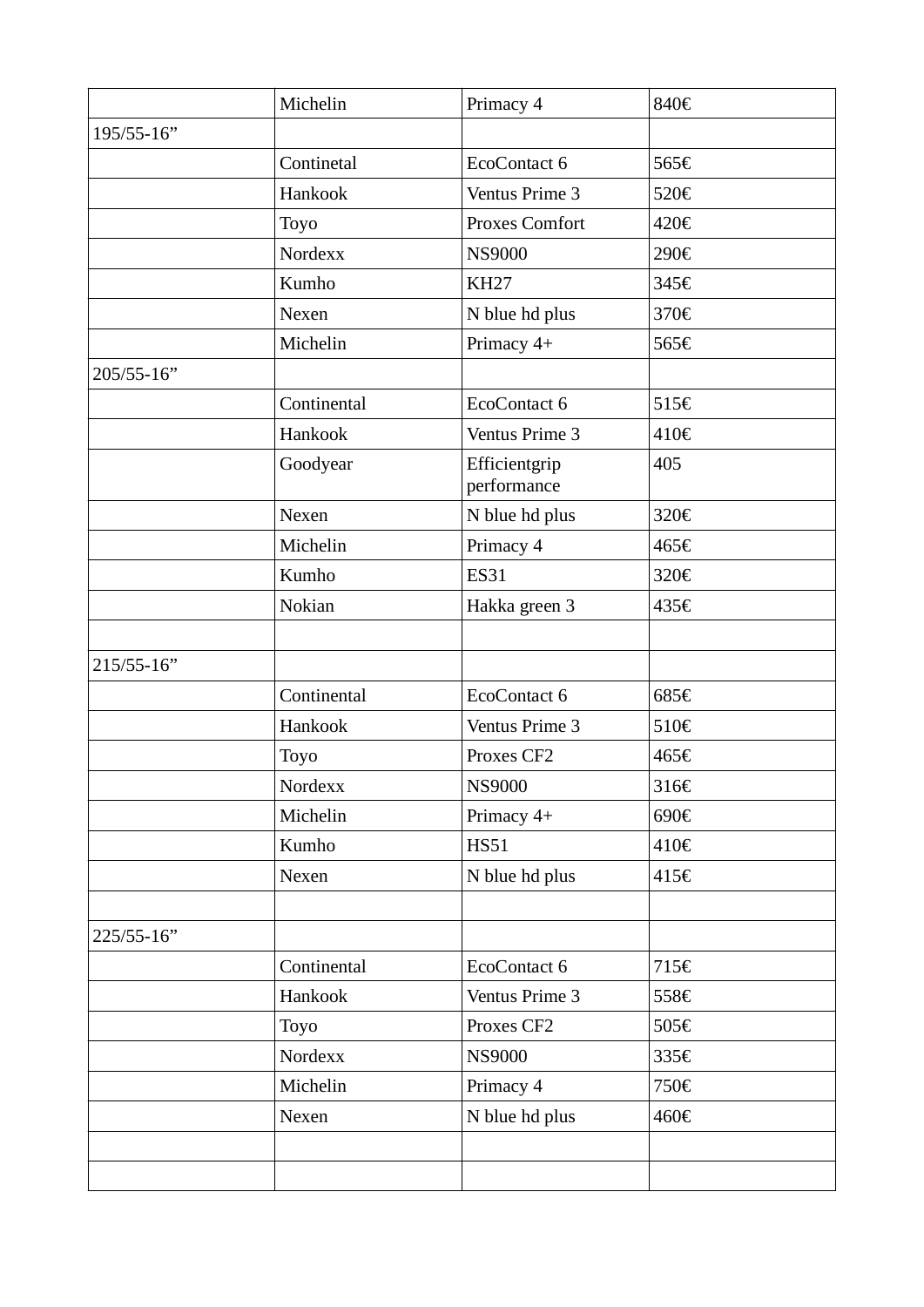| 205/50-16" |                |                  |      |
|------------|----------------|------------------|------|
|            | Hankook        | Ventus Prime3    | 484€ |
|            | Toyo           | Proxes CF2       | 430€ |
|            | <b>Nordexx</b> | <b>NS9000</b>    | 300€ |
|            | Kumho          | <b>HS51</b>      | 385€ |
|            | Continental    | PremiumContact 6 | 650€ |
| 215/60-17" |                |                  |      |
|            |                |                  |      |
|            | Toyo           | Proxes CF2       | 545€ |
|            | Continental    | EcoContact 6     | 695€ |
|            | Michelin       | Primacy 4        | 690€ |
|            |                |                  |      |
| 225/60-17" |                |                  |      |
|            | Continental    | EcoContact 6     | 795€ |
|            | Toyo           | Proxes CF2       | 625€ |
|            | Hankook        | VentusPrime3     | 735€ |
|            |                |                  |      |
| 215/55-17" |                |                  |      |
|            | Continental    | PremiumContact 6 | 745€ |
|            | Hankook        | Ventusprime 3    | 645€ |
|            | <b>Toyo</b>    | Proxes CF2       | 580€ |
|            | Nexen          | N fera primus    | 500€ |
|            | Michelin       | Primacy 4        | 760€ |
|            | Kumho          | <b>HS51</b>      | 500€ |
|            |                |                  |      |
|            |                |                  |      |
| 225/55-17" |                |                  |      |
|            | Continental    | PremiumContact 6 | 760€ |
|            | Hankook        | VentusPrime 3    | 680€ |
|            | <b>Toyo</b>    | Proxes CF2       | 575€ |
|            | Nordexx        | <b>NS9000</b>    | 405€ |
|            | Michelin       | Primacy 4        | 765€ |
|            | Kumho          | <b>ES31</b>      | 540€ |
|            |                |                  |      |
|            |                |                  |      |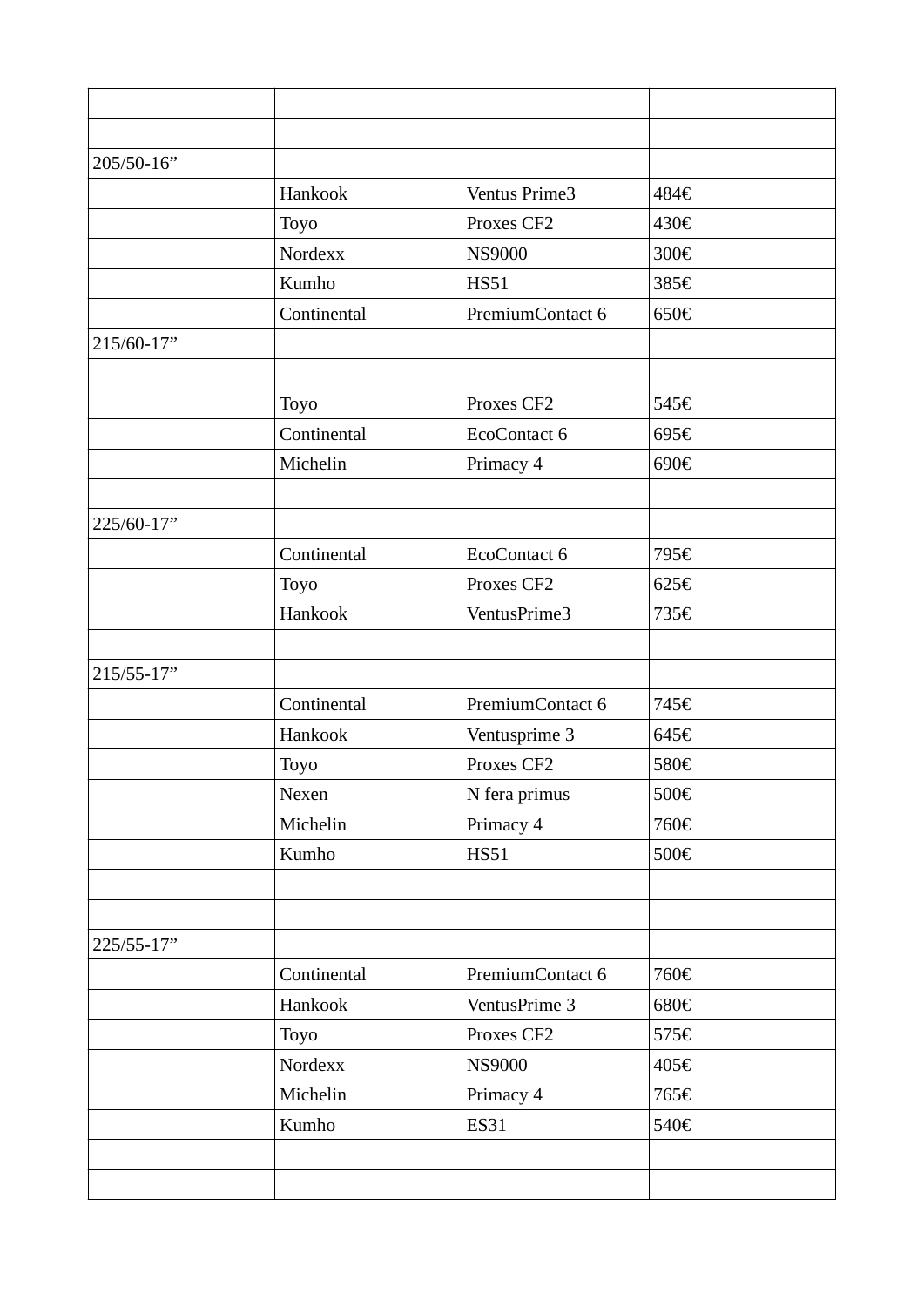| 235/55-17" |                |                       |      |
|------------|----------------|-----------------------|------|
|            | Continental    | PremiumContact 6      | 775€ |
|            |                |                       |      |
|            | <b>Toyo</b>    | <b>Proxes Comfort</b> | 630€ |
|            | Nordexx        | <b>NS9100</b>         | 415€ |
|            | Michelin       | Primacy 4             | 785€ |
|            | Kumho          | <b>HS51</b>           | 525€ |
|            |                |                       |      |
| 205/50-17" |                |                       |      |
|            | Continental    | PremiumContact 6      | 690€ |
|            | Hankook        | VentusPrime3          | 580€ |
|            | Toyo           | Proxes CF2            | 540€ |
|            | <b>Nordexx</b> | <b>NS9000</b>         | 360€ |
|            | Michelin       | Primacy 4+            | 670€ |
|            |                |                       |      |
|            |                |                       |      |
| 215/50-17" |                |                       |      |
|            | Continental    | PremiumContact 6      | 720€ |
|            |                |                       |      |
|            | <b>Toyo</b>    | Proxes CF2            | 550€ |
|            |                |                       |      |
|            | Michelin       | Primacy 4             | 725€ |
|            | Kumho          | <b>HS52</b>           | 515€ |
|            |                |                       |      |
|            |                |                       |      |
| 225/50-17" |                |                       |      |
|            | Continental    | PremiumContact 6      | 720€ |
|            | Hankook        | VentusPrime 3         | 616€ |
|            | Toyo           | <b>Proxes Comfort</b> | 595€ |
|            | Nexen          | N fera primus         | 515€ |
|            | Michelin       | Primacy 4             | 735€ |
|            | Kumho          | <b>PS71</b>           | 550€ |
|            |                |                       |      |
|            |                |                       |      |
|            |                |                       |      |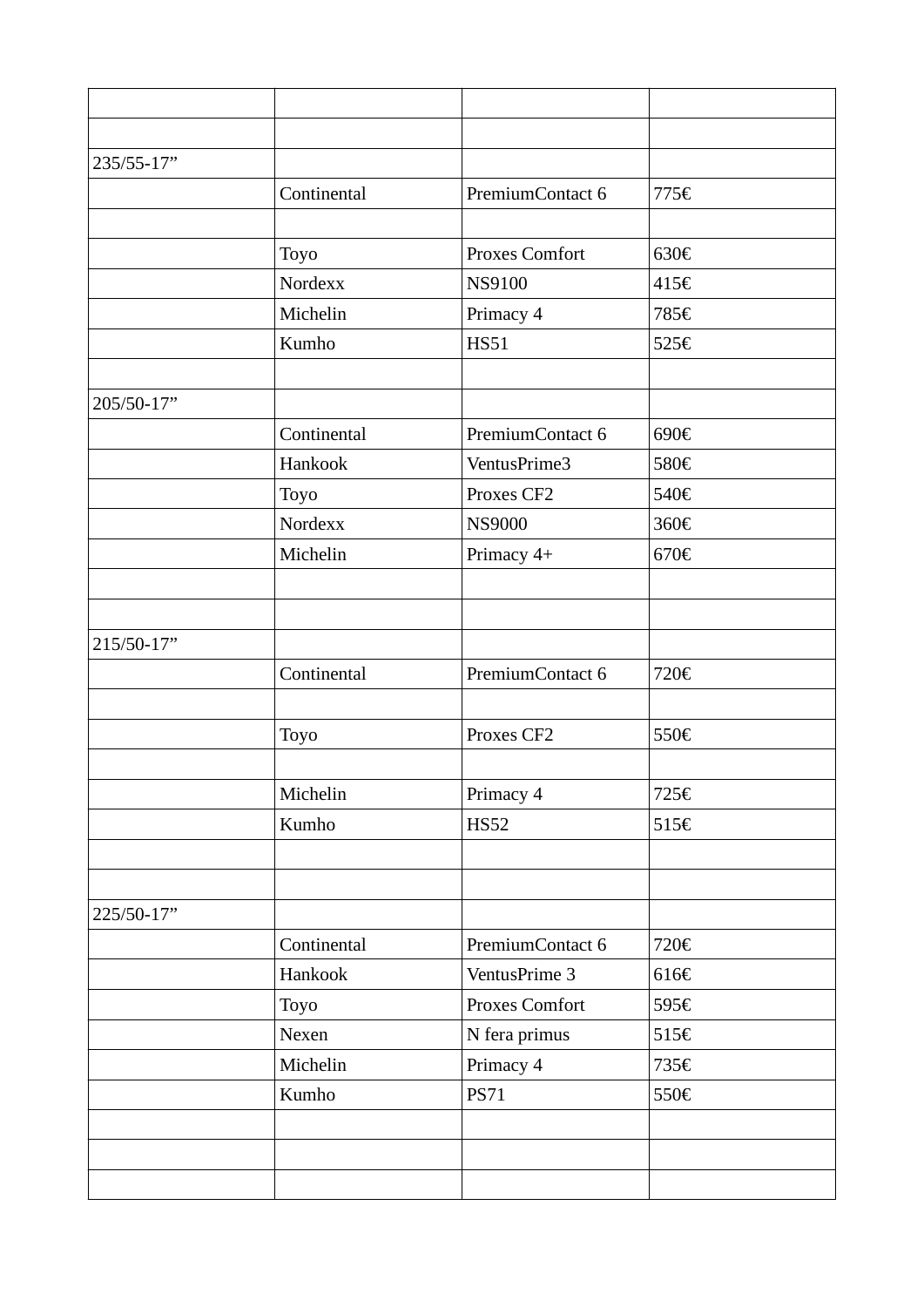| 205/45-17" |             |                       |      |
|------------|-------------|-----------------------|------|
|            | Hankook     | VentusPrime3          | 600€ |
|            | Toyo        | Proxes CF2            | 535€ |
|            | Nordexx     | <b>NS9000</b>         | 245€ |
|            | Continental | <b>UltraContact</b>   | 695€ |
| 215/45-17" |             |                       |      |
|            |             |                       |      |
|            | Continental | PremiumContact 6      | 650€ |
|            | Nordexx     | <b>NS9000</b>         | 247€ |
|            | Kumho       | <b>PS71</b>           | 465€ |
|            |             |                       |      |
| 225/45-17" |             |                       |      |
|            | Continental | PremiumContact 6      | 575€ |
|            |             |                       |      |
|            | <b>Toyo</b> | <b>Proxes Comfort</b> | 470€ |
|            | Nexen       | N fera sport          | 435€ |
|            | Michelin    | PilotSport 5          | 605€ |
|            |             |                       |      |
|            |             |                       |      |
|            |             |                       |      |
| 235/45-17" |             |                       |      |
|            | Continental | PremiumContact 6      | 640€ |
|            | Hankook     | VentusPrime 3         | 555€ |
|            | Toyo        | Proxes CF2            | 505€ |
|            | Nordexx     | <b>NS9000</b>         | 380€ |
|            |             |                       |      |
|            |             |                       |      |
| 245/45-17" |             |                       |      |
|            | Continental | PremiumContact 6      | 795€ |
|            |             |                       |      |
|            | <b>Toyo</b> | Proxes Sport          | 630€ |
|            |             |                       |      |
|            | Michelin    | Primacy 4             | 825€ |
|            |             |                       |      |
|            |             |                       |      |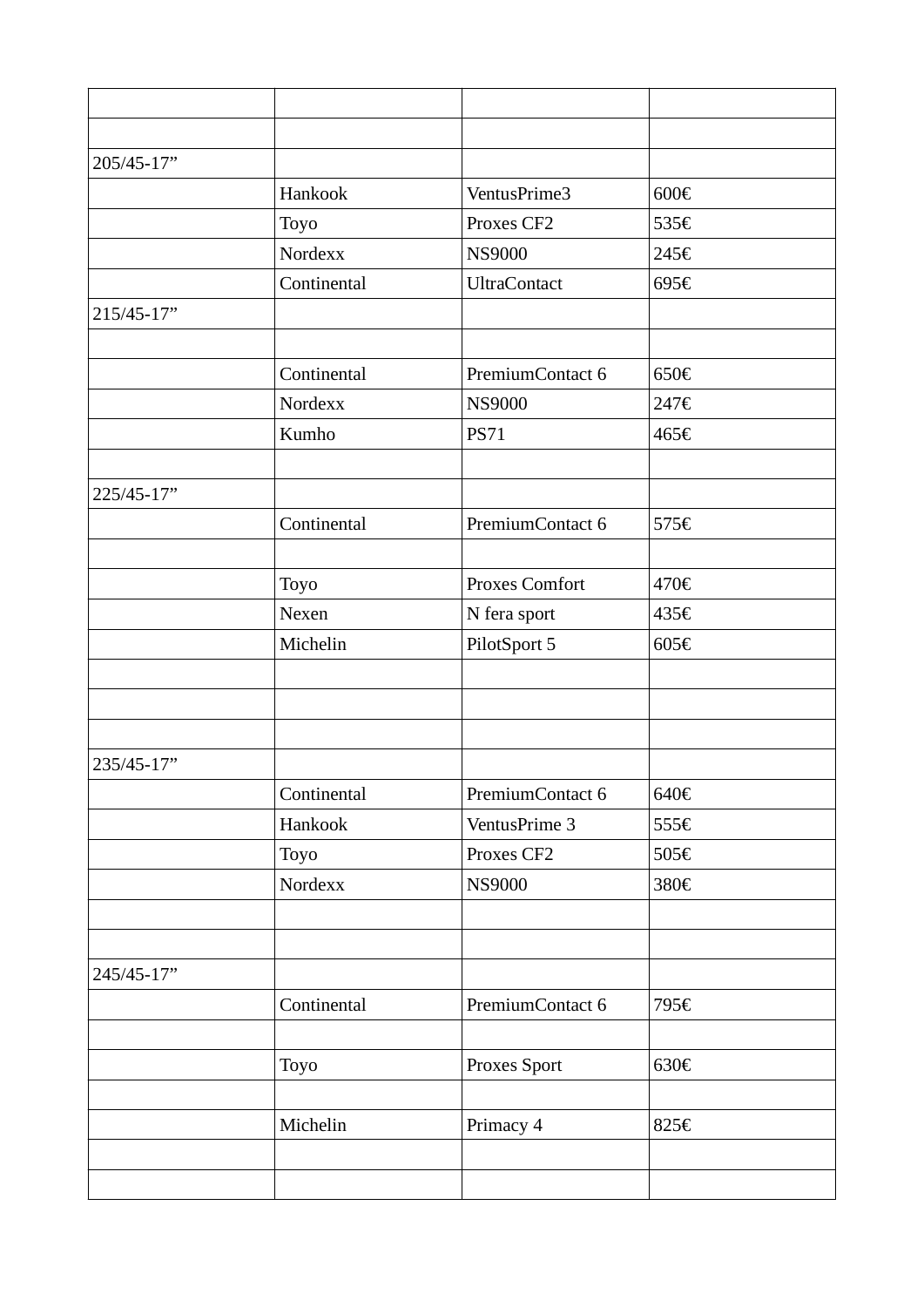| 225/55-18" |             |                  |       |
|------------|-------------|------------------|-------|
|            | Toyo        | Proxes CF2       | 635€  |
|            | Continental | EcoContact 6     | 795€  |
|            |             |                  |       |
| 235/55-18" |             |                  |       |
|            | Continental | PremiumContact 6 | 745€€ |
|            | Toyo        | Proxes CF2       | 635€  |
|            | Hankook     | Ventus Prime3    | 695€  |
|            |             |                  |       |
|            |             |                  |       |
| 235/50-18" |             |                  |       |
|            | Continental | PremiumContact 6 | 790€  |
|            |             |                  |       |
|            | Nexen       | N fera sport     | 615€  |
|            |             |                  |       |
|            |             |                  |       |
| 225/45-18" |             |                  |       |
|            | Continetal  | PremiumContact 6 | 785€  |
|            | Hankook     | Ventus S1 evo3   | 780€  |
|            | Toyo        | Proxes Sport     | 695€  |
|            | Nexen       | N fera sport     | 565€  |
|            | Michelin    | PilotSport 5     | 860€  |
|            | Kumho       | <b>PS71</b>      | 600€  |
|            |             |                  |       |
| 235/45-18" |             |                  |       |
|            | Continental | PremiumContact 6 | 830€  |
|            | <b>Toyo</b> | Proxes Sport     | 710€  |
|            | Hankook     | Ventus S1 evo3   | 800€  |
|            | Nordexx     | <b>NS9000</b>    | 395€  |
|            | Michelin    | Primacy 4        | 905€  |
|            | Kumho       | <b>HS51</b>      | 575€  |
|            |             |                  |       |
| 255/45-18" |             |                  |       |
|            | Hankook     | Ventus S1 evo3   | 930€  |
|            | Continental | PremiumContact 6 | 895€  |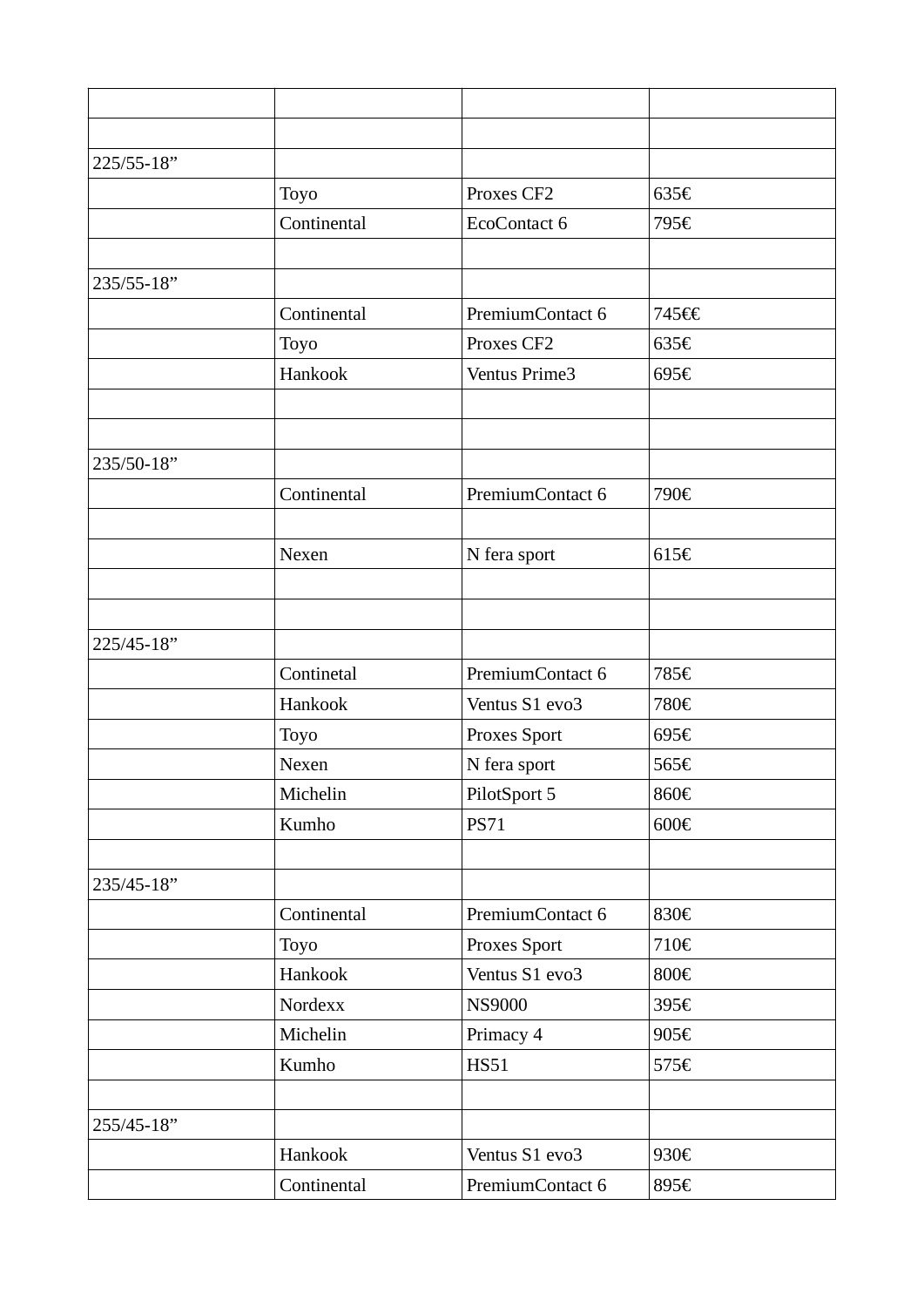| 225/40-18" |             |                     |      |
|------------|-------------|---------------------|------|
|            | Continental | PremiumContact 6    | 595€ |
|            | Hankook     | Ventus S1 evo3      | 580€ |
|            | Toyo        | Proxes a Sport      | 520€ |
|            | Nexen       | N fera sport        | 485€ |
|            |             |                     |      |
|            | Kumho       | <b>PS71</b>         | 505€ |
|            |             |                     |      |
| 235/40-18" |             |                     |      |
|            | Continental | PremiumContact 6    | 715€ |
|            | Hankook     | VentusPrime 3       | 670€ |
|            | Nexen       | N fera sport        | 560€ |
|            | Nordexx     | <b>NS9000</b>       | 383€ |
|            | Michelin    | Pilot Sport 4       | 785€ |
|            | Kumho       | <b>PS71</b>         | 580€ |
|            |             |                     |      |
| 245/40-18" |             |                     |      |
|            | Continental | PremiumContact 6    | 735€ |
|            | Hankook     | Ventus S1 evo2      | 515€ |
|            | <b>Toyo</b> | Proxes Sport a      | 700€ |
|            | Nexen       | N fera sport        | 618€ |
|            | Michelin    | Pilot sport 5       | 785€ |
|            | Kumho       | <b>PS71</b>         | 640€ |
|            |             |                     |      |
| 225/45-19" |             |                     |      |
|            | Continental | Contisportcontact 5 | 940€ |
|            | <b>Toyo</b> | Proxes CF2          | 790€ |
|            | Kumho       | <b>PS71</b>         | 665€ |
|            | Nordexx     | <b>NS9100</b>       | 415€ |
| 245/45-19" |             |                     |      |
|            | <b>Toyo</b> | Proxes Sport        | 855€ |
|            | Kumho       | <b>PS71</b>         | 685€ |
|            | Continental | PremiumContact 6    | 970€ |
| 235/40-19" |             |                     |      |
|            | Kumho       | <b>PS71</b>         | 610€ |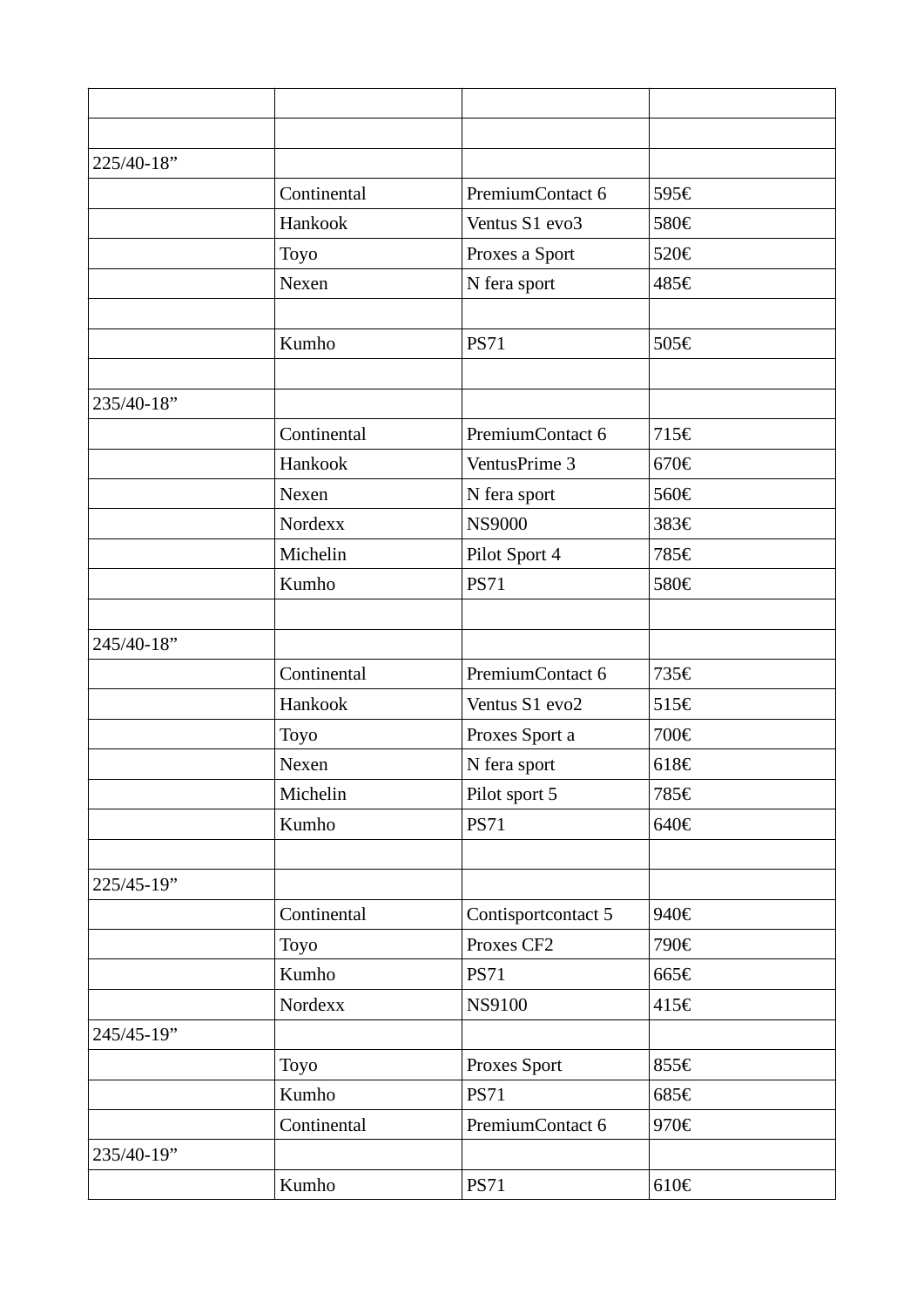|            | Continetal  | PremiumContact 6    | 940€  |
|------------|-------------|---------------------|-------|
|            |             |                     |       |
| 245/40-19" |             |                     |       |
|            | Hankook     | Ventus S1 evo3      | 905€  |
|            | Continental | PremiumContact 6    | 880€  |
|            | Nordexx     | Ns9100              | 420€  |
|            | Michelin    | PilosSport 5        | 975€  |
|            | Kumho       | <b>PS71</b>         | 675€  |
|            |             |                     |       |
| 255/40-19" |             |                     |       |
|            | Continental | Sportcontact 7      | 930€  |
|            | Hankook     | Ventus S1 evo2 K117 | 905€  |
|            |             |                     |       |
|            |             |                     |       |
|            |             |                     |       |
| 275/40-19" |             |                     |       |
|            | Continental | Contisportcontact 7 | 1033€ |
|            | Kumho       | <b>PS71</b>         | 755€  |
|            |             |                     |       |
| 235/35-19" |             |                     |       |
|            | Continental | Sportcontact 7      | 820€  |
|            |             |                     |       |
|            | Toyo        | Proxes Sport        | 755€  |
|            | Nexen       | N fera sport        | 690€  |
|            | Kumho       | <b>PS71</b>         | 610€  |
|            |             |                     |       |
| 255/35-19" |             |                     |       |
|            | Continental | Sportcontact 7      | 865€  |
|            |             |                     |       |
|            | Toyo        | Proxes Sport        | 755€  |
|            | Kumho       | <b>PS91</b>         | 665€  |
|            |             |                     |       |
| 245/40-20" |             |                     |       |
|            |             |                     |       |
|            |             |                     |       |
|            | Continental | Sportcontact 5      | 1135€ |
|            | Kumho       | <b>PS71</b>         | 745€  |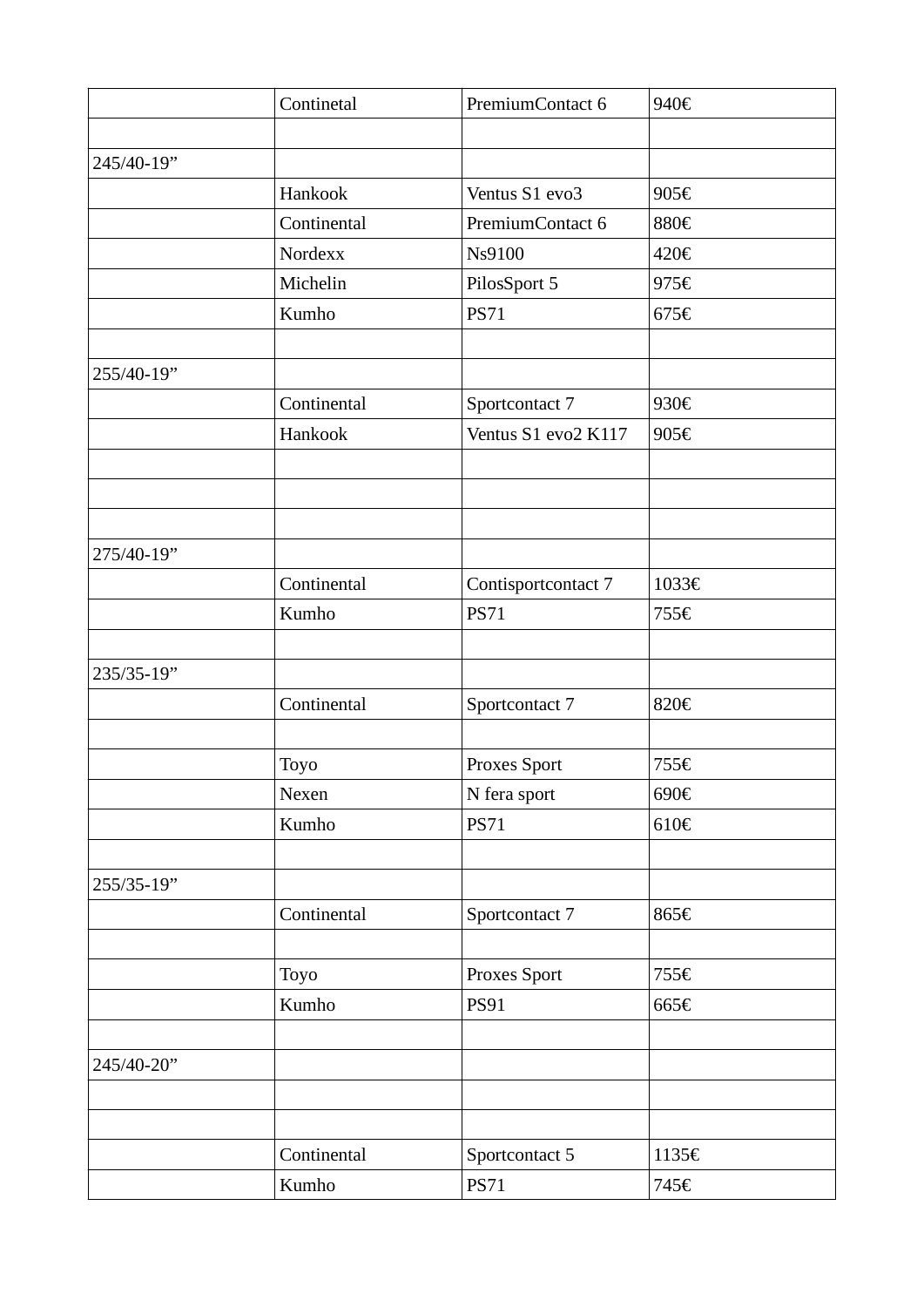| 255/40-20" |             |                  |                             |
|------------|-------------|------------------|-----------------------------|
|            | Continental | SportContact 5   | 1050                        |
|            | Toyo        | Proxes Sport     | 940€                        |
|            |             |                  |                             |
|            |             |                  |                             |
| 275/40-20" |             |                  |                             |
|            | Continental | PremiumContact 6 | $1015\boldsymbol{\epsilon}$ |
|            | Toyo        | Proxes Sport     | 925€                        |
|            |             |                  |                             |
|            |             |                  |                             |
|            |             |                  |                             |
|            |             |                  |                             |
| 255/35-20" |             |                  |                             |
|            | Continental | Sportcontact 7   | 955€                        |
|            | Toyo        | Proxes Sport     | 870€                        |
|            |             |                  |                             |
|            |             |                  |                             |
|            | Kumho       | <b>PS71</b>      | 780€                        |
|            |             |                  |                             |
| 275/35-20" |             |                  |                             |
|            | Continental | Sportcontact 6   | 1155€                       |
|            | Kumho       | <b>PS71</b>      | 775€                        |
|            |             |                  |                             |
|            |             |                  |                             |
|            |             |                  |                             |
|            |             |                  |                             |
|            |             |                  |                             |
|            |             |                  |                             |
|            |             |                  |                             |
|            |             |                  |                             |
|            |             |                  |                             |
|            |             |                  |                             |
|            |             |                  |                             |
|            |             |                  |                             |
|            |             |                  |                             |